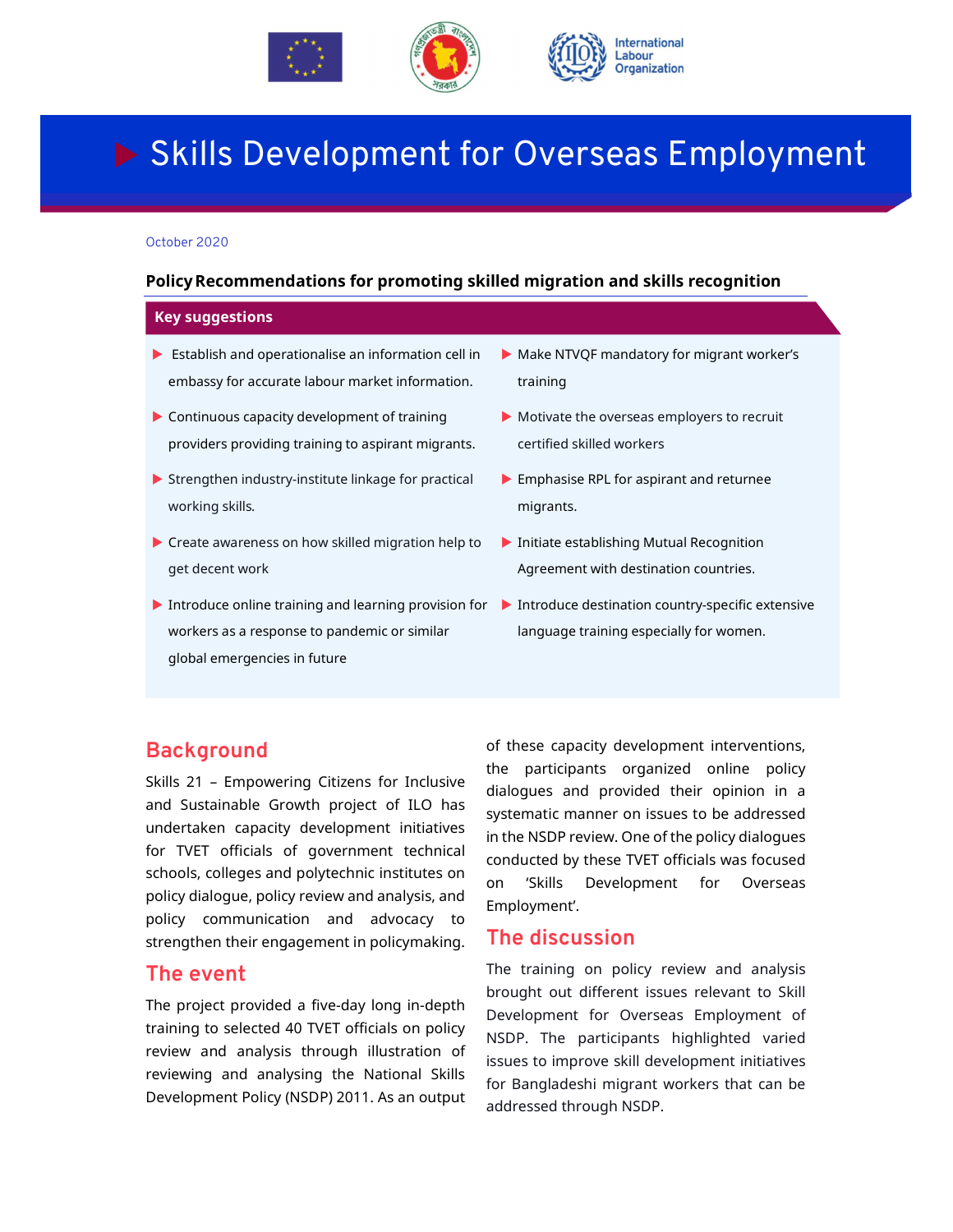The issues included - need for migrants, including returnee migrants, data base, establishing an information cell at the ministry for accurate labour market information database collected through trained staff of the embassies, accreditation of TVET courses in the destination country, strengthening industry-institute linkage for market relevant skills of potential migrant workers, introduction of destination country-specific extensive language training, aligning TVET course curriculum to international standards, and promote Mutual Recognition Agreement with destination countries and continuous capacity development of training providers for quality training to aspirant migrants.

Realising the crucial need for information at the CoDs, suggestion to **set up an overseas employment wing at the Bangladeshi high commissions**/ embassies in destination countries came up. Though there are currently help desks and labour attachés available at the high commissions in different CoDs, but there is a lack of system and capacity for collecting and disseminating accurate labour market information. This will help TVET providers in Bangladesh to deliver market relevant training. Such information may also support the Bangladeshi migrant workers in exploring better opportunities and switching jobs.

**Continuous capacity development of training providers** and **strengthening industry-institute linkage** for practical working skills also came up as pre-requisites to ensuring quality and market relevant training to aspirant migrant workers.

Demand for Bangladeshi migrant workers at the Countries of Destinations (CoD) can be created through sending batch of skilled workers performing beyond their expected standards. However, Bangladeshi aspirant migrants lack motivation to get skilled prior to migration, rather they are more inclined towards the notion of learning while working abroad. **Role of skill training and skilled migration for getting decent employment**  was highly emphasised in the dialogue. NSDP could guide social campaigns through policy so that potential migrants are interested to receive skills training rather than desperately trying their luck through migration for low wages in informal sector without any negotiation capacity. In COVID 19 context, migration with overseas employment almost came to a halt. However, the potential migrant trainings could continue online. **Online training and learning provision** should be introduced and acknowledged through the revised policy for potential migrants as well as for the overall TVET sub sector. This provision in policy should be applicable to any similar global context in future according to the participants.

Quality of training for the migrant workers came up in different contexts during the policy dialogue. Realizing the necessity of ensuring quality training for migrants, participants suggested to **make NTVQF mandatory for migrant worker's training**. Coordination among Bureau of Manpower, Employment and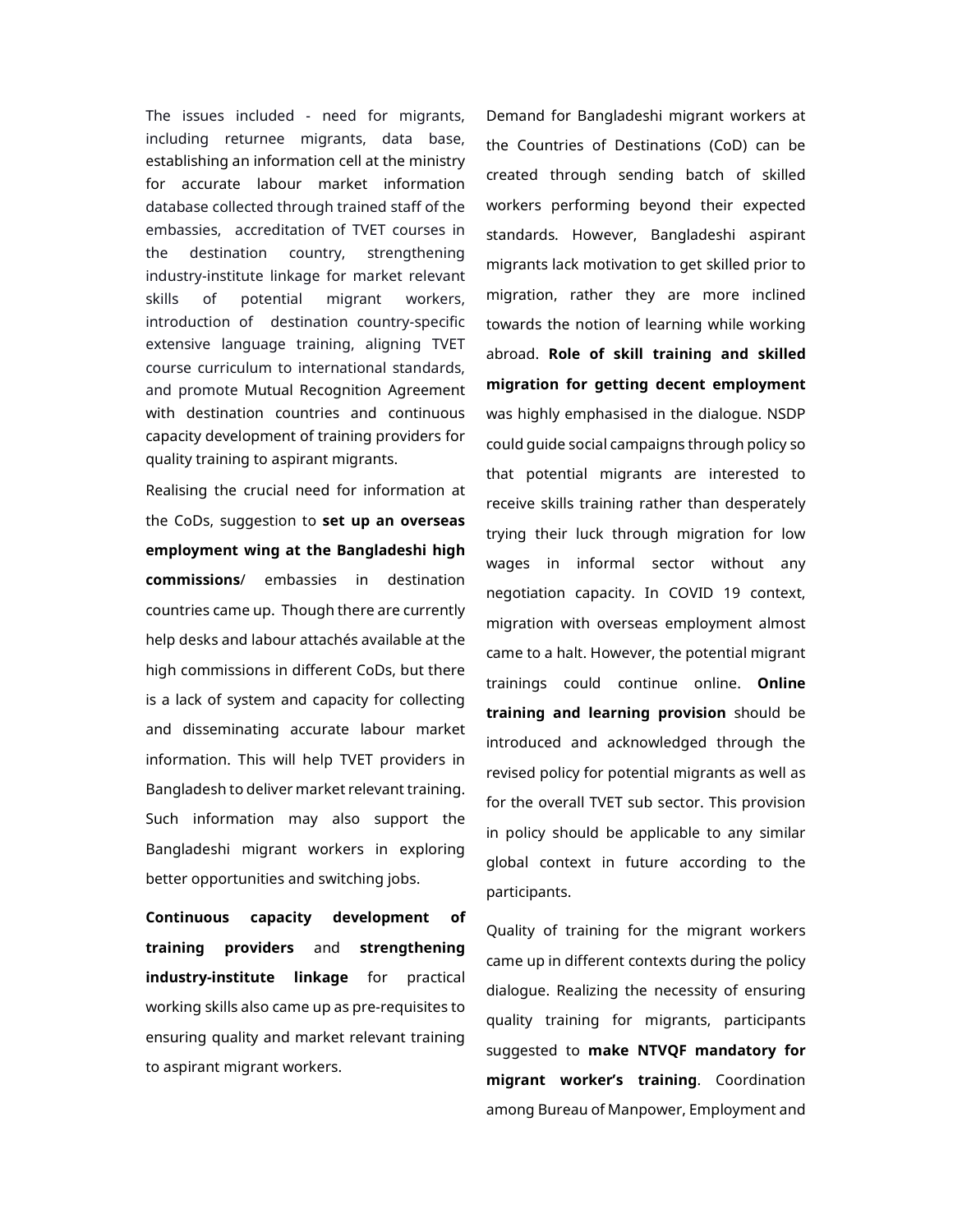Training (BMET), Ministry of Expatriates' Welfare and Overseas Employment (MoEWOE) and Directorate of Technical Education (DTE), Technical and Madrasah Education Division (TMED) should be emphasized in the policy to ensure NTVQF consistent training to migrant workers.

Discussants also emphasized **motivating the overseas employers to recruit certified skilled workers**. Since certification has direct impact on the quality of employability, this will ensure quality and higher wage for the qualified Bangladeshi migrant workers.

Overseas employment is mostly contractual service for 2 to 3 years with extension in some cases. Upon the return of migrant workers after completion of the agreement period or early return in emergency situations like the global pandemic, they need to be integrated in the domestic market to benefit the local economy with their skills they acquire or develop in CoD. The skills and experiences these workers return with, could be widely recognised through Recognition of Prior Learning (RPL). NSDP 2011 already lays emphasis on RPL provision. However, **more emphasis on Certification through RPL** will create a greater impact on the economy for absorption of the returnee migrants in the domestic as well as for remigration to other overseas labour market with higher wage. This was particularly found crucial during this pandemic period when large number of

Bangladeshi migrant workers are losing their jobs and returning to their home country.

The participants laid emphasis on **Mutual Recognition Agreement (MRA) between Bangladesh and Countries of Destination** for skills recognition and decent work opportunities.

The participants at the dialogue emphasised the issue of communicating the standard of certification under NTVQF to the overseas employers and international recruitment agencies.

As many of the destination countries are offering skill certificates under their own qualification framework, level and competency standards under NTVQF needs to be compared with that of the Country of Destination's (COD's) in order to reach an MRA between Bangladesh and them. Establishing MRAs would ensure easier access, higher wage and higher demand of Bangladeshi migrant workers in international labour market. The revised NSDP should take into account establishment of MRAs between Bangladesh and other potential migrant receiving countries.

The discussion recommended special attention to gender inclusion in overseas employment. **Safe migration for women** could be ensured to some extent by providing them skill training including extensive language training along with awareness and emergency response training.